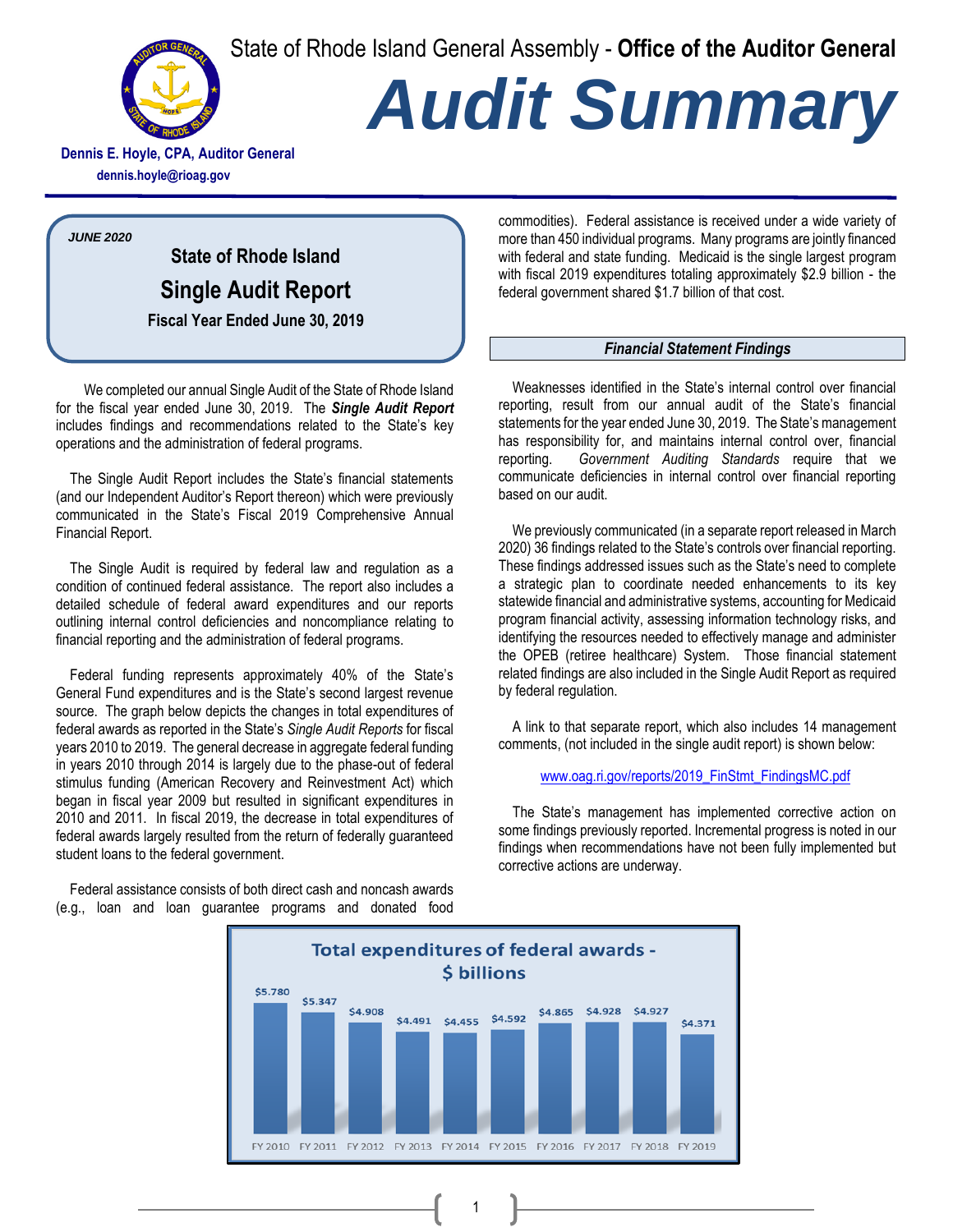#### *Federal Program Findings*

Consistent with federal guidelines, we tested 69% of the total expenditures of federal awards as major programs following risk-based criteria established in the federal Uniform Guidance. Major program expenditures are summarized in the chart below.

| 2019 Major Programs                                          |  |  |  |  |
|--------------------------------------------------------------|--|--|--|--|
| Supplemental Nutrition Assistance Program (SNAP) Cluster     |  |  |  |  |
| Mortgage Insurance Homes                                     |  |  |  |  |
| Section 8 Project-Based Cluster                              |  |  |  |  |
| Community Development Block Grants/State's Program<br>(CDBG) |  |  |  |  |
| <b>Housing Vouchers Cluster</b>                              |  |  |  |  |
| Unemployment Insurance                                       |  |  |  |  |
| <b>Federal Transit Cluster</b>                               |  |  |  |  |
| Veterans State Nursing Home Care                             |  |  |  |  |
| Performance Partnership Grants                               |  |  |  |  |
| Title I Grants to Local Education Agencies                   |  |  |  |  |
| <b>Supporting Effective Instruction State Grants</b>         |  |  |  |  |
| Immunization Cooperative Grants                              |  |  |  |  |
| Temporary Assistance to Needy Families (TANF) Cluster        |  |  |  |  |
| Low-Income Home Energy Assistance Program (LIHEAP)           |  |  |  |  |
| Child Care and Development Fund (CCDF) Cluster               |  |  |  |  |
| Children's Health Insurance Program (CHIP)                   |  |  |  |  |
| <b>Medicaid Cluster</b>                                      |  |  |  |  |

The RIBridges system is used to administer several federal programs including Medicaid, CHIP, TANF, SNAP, and CCDF programs/clusters. While improved in fiscal 2019, the system continued to negatively impact federal program compliance for these programs.

Controls within RIBridges are inadequate to ensure that user access is limited to only authorized individuals and such access is consistent with each user's specific scope of duties. Additionally, automated password change controls were not operational, and therefore, users were not required to change passwords at required intervals.

The State must enhance security oversight over systems used to administer multiple federally funded programs to fully comply with federal regulations. The plan must be sufficiently comprehensive and include timely reaction to and consideration of identified security issues and risk factors.

**Medicaid and Children's Health Insurance Programs –** The State did not comply with Medicaid and CHIP eligibility requirements during fiscal 2019 due to control deficiencies and inconsistent case documentation in RIBridges.

Data discrepancies between the systems used to determine Medicaid and CHIP eligibility (RIBridges) and the claims/capitation payment system (MMIS) continued to negatively impact controls to ensure that payments were made only on behalf of eligible individuals during fiscal 2019.

The effectiveness of the Medicaid Eligibility Quality Control (MEQC) program is diminished by the continued RIBridges functional limitations and limited staffing allocated to this activity.

Processing Medicaid applications for long-term care services in RIBridges results in significant delays in determining eligibility and necessitating advances to long-term care service providers.

The Executive Office of Health and Human Services (EOHHS) lacks strong oversight procedures regarding fiscal monitoring and contract settlement for its managed care organizations (MCOs) which represent nearly 60% of Medicaid benefit expenditures. More stringent audit and financial monitoring procedures should be employed.

EOHHS needs to reassess all activities considered surveillance utilization review services performed within the Medicaid program to comply with federal regulations and amend the State Plan to accurately reflect the State's current practices.

The State is not currently in compliance with federal regulations for the screening, enrollment, and revalidation of providers used in MCO networks.

Department of Behavioral Healthcare, Developmental Disabilities and Hospitals (BHDDH) administration costs were allocated to the Medicaid program through a departmental cost allocation plan that was not federally approved.

Improvements in policies and procedures related to Medicaid claiming for patients at Eleanor Slater Hospital are needed to ensure compliance with federal requirements.

The Department of Children, Youth and Families (DCYF) did not utilize updated residential time study results when allocating payments for residential placements to Medicaid.

### **Fiscal 2019 Federal Award Expenditures Tested as Major Programs – Summarized by Program Type**



2